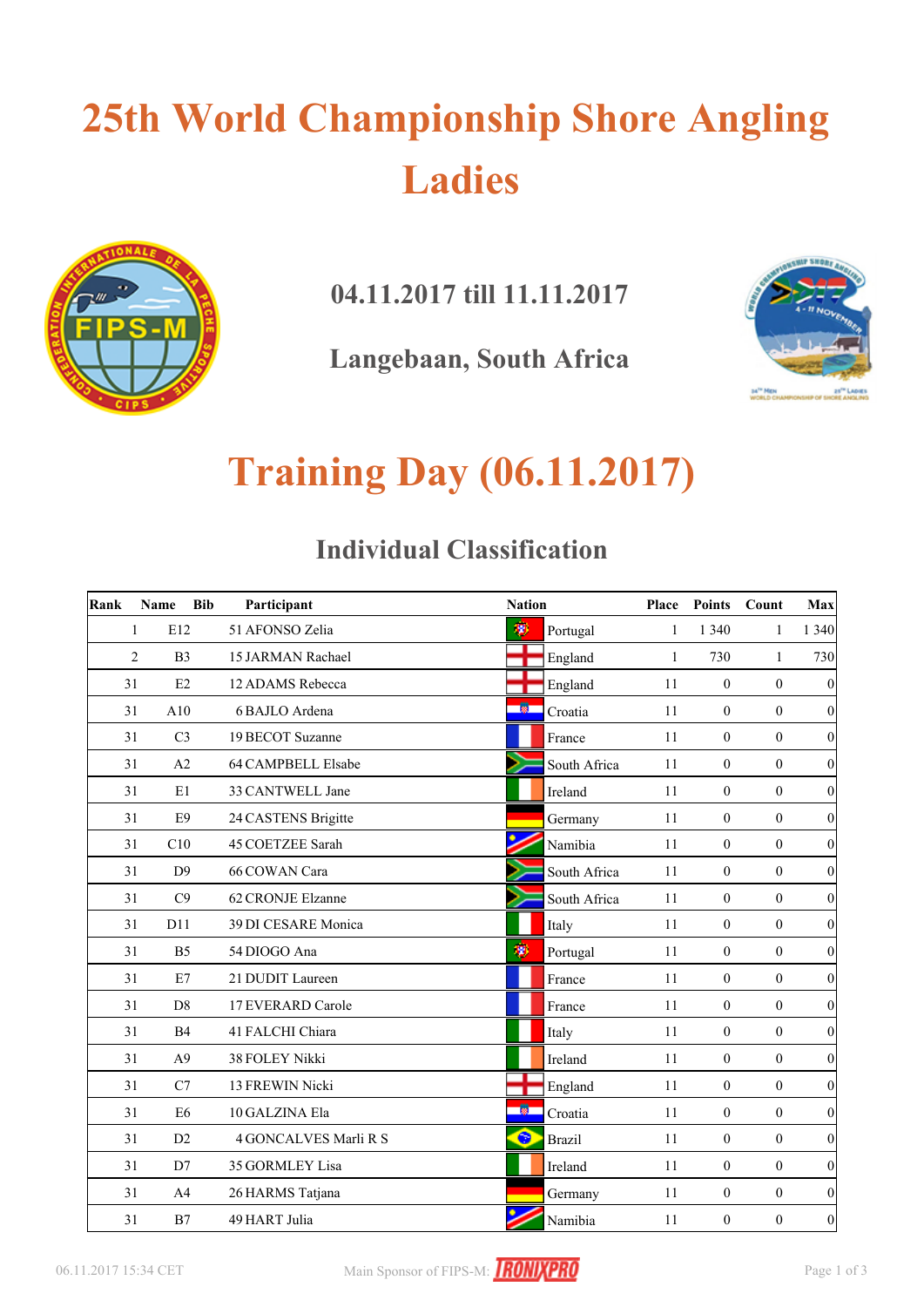# **25th World Championship Shore Angling Ladies**

### **04.11.2017 till 11.11.2017**

### **Langebaan, South Africa**



| <b>CIPS</b> |                 |                                    |           |               |    |                  |                  |                  |
|-------------|-----------------|------------------------------------|-----------|---------------|----|------------------|------------------|------------------|
| 31          | D <sub>5</sub>  | 48 HONIBALL Melanie                |           | Namibia       | 11 | $\boldsymbol{0}$ | $\boldsymbol{0}$ | 0                |
| 31          | C8              | 52 JACINTO Leontina                | 粵         | Portugal      | 11 | $\boldsymbol{0}$ | $\mathbf{0}$     | $\boldsymbol{0}$ |
| 31          | A <sub>6</sub>  | 46 KOHLER Nedjilka                 |           | Namibia       | 11 | $\boldsymbol{0}$ | $\overline{0}$   | $\boldsymbol{0}$ |
| 31          | E10             | 1 KOMOTO Alice H H                 | ●         | <b>Brazil</b> | 11 | $\boldsymbol{0}$ | $\boldsymbol{0}$ | $\boldsymbol{0}$ |
| 31          | D10             | 9 KOTLAR Nikolina                  | 凿         | Croatia       | 11 | $\boldsymbol{0}$ | $\boldsymbol{0}$ | $\boldsymbol{0}$ |
| 31          | E3              | 47 LANGENHOVEN Judy                |           | Namibia       | 11 | $\boldsymbol{0}$ | $\boldsymbol{0}$ | $\boldsymbol{0}$ |
| 31          | A <sub>5</sub>  | 14 LAWN Kimberley                  |           | England       | 11 | $\boldsymbol{0}$ | $\boldsymbol{0}$ | $\boldsymbol{0}$ |
| 31          | B1              | 63 LOUW Kabous                     |           | South Africa  | 11 | $\boldsymbol{0}$ | $\boldsymbol{0}$ | 0                |
| 31          | E11             | 42 LUBRANO Rosa                    |           | Italy         | 11 | $\boldsymbol{0}$ | $\boldsymbol{0}$ | $\boldsymbol{0}$ |
| 31          | <b>B11</b>      | 18 MAINVIS Manon                   |           | France        | 11 | $\boldsymbol{0}$ | $\overline{0}$   | $\boldsymbol{0}$ |
| 31          | C11             | 34 MANTON Linda                    |           | Ireland       | 11 | $\boldsymbol{0}$ | $\mathbf{0}$     | $\boldsymbol{0}$ |
| 31          | A11             | 59 MARQUEZ Ana M                   | ЮH.       | Spain         | 11 | $\boldsymbol{0}$ | $\overline{0}$   | $\boldsymbol{0}$ |
| 31          | B8              | 8 MATULJA Marina                   | 懒         | Croatia       | 11 | $\boldsymbol{0}$ | $\boldsymbol{0}$ | $\boldsymbol{0}$ |
| 31          | C6              | 43 MICELA Isabella                 |           | Italy         | 11 | $\boldsymbol{0}$ | $\mathbf{0}$     | $\boldsymbol{0}$ |
| 31          | E4              | 31 MOL - DE WINTER Sharona         |           | Netherlands   | 11 | $\boldsymbol{0}$ | $\boldsymbol{0}$ | $\boldsymbol{0}$ |
| 31          | A1              | 20 NUTTENS Audrey                  |           | France        | 11 | $\boldsymbol{0}$ | $\boldsymbol{0}$ | $\boldsymbol{0}$ |
| 31          | $\mathrm{E}8$   | 56 PEIRO Carla                     | 腳         | Spain         | 11 | $\boldsymbol{0}$ | $\boldsymbol{0}$ | 0                |
| 31          | <b>B</b> 9      | 57 PINA Andrea                     | 图         | Spain         | 11 | $\boldsymbol{0}$ | $\mathbf{0}$     | $\boldsymbol{0}$ |
| 31          | <b>B6</b>       | 27 PIOTTER Marion                  |           | Germany       | 11 | $\boldsymbol{0}$ | $\overline{0}$   | $\boldsymbol{0}$ |
| 31          | C <sub>2</sub>  | 60 POUSA Aitziber                  | ЮH.       | Spain         | 11 | $\boldsymbol{0}$ | $\overline{0}$   | $\boldsymbol{0}$ |
| 31          | C12             | 23 PRILL Petra                     |           | Germany       | 11 | $\boldsymbol{0}$ | $\boldsymbol{0}$ | $\boldsymbol{0}$ |
| 31          | C1              | 5 RADIL Tea                        | -81       | Croatia       | 11 | $\boldsymbol{0}$ | $\mathbf{0}$     | $\boldsymbol{0}$ |
| 31          | A3              | 3 ROSA DE JESUS Elida              | $\bullet$ | <b>Brazil</b> | 11 | $\boldsymbol{0}$ | $\boldsymbol{0}$ | $\boldsymbol{0}$ |
| 31          | D <sub>4</sub>  | 25 SCHLEIFF Katharina              |           | Germany       | 11 | $\boldsymbol{0}$ | $\boldsymbol{0}$ | $\boldsymbol{0}$ |
| 31          | D <sub>6</sub>  | 53 SEROMENHO Natasha               | 渺         | Portugal      | 11 | $\boldsymbol{0}$ | $\boldsymbol{0}$ | $\boldsymbol{0}$ |
| 31          | D <sub>12</sub> | 16 SMITH Adele                     |           | England       | 11 | $\boldsymbol{0}$ | $\boldsymbol{0}$ | 0                |
| 31          | C <sub>4</sub>  | 2 SOUZA Vilma                      | ❤         | <b>Brazil</b> | 11 | $\overline{0}$   | $\mathbf{0}$     | $\boldsymbol{0}$ |
| 31          | C <sub>5</sub>  | 28 STUIJTS Susan                   |           | Netherlands   | 11 | $\boldsymbol{0}$ | $\mathbf{0}$     | $\overline{0}$   |
| 31          | A7              | 50 VALENTE Amalia                  | 瀏         | Portugal      | 11 | $\boldsymbol{0}$ | $\boldsymbol{0}$ | $\boldsymbol{0}$ |
| 31          | $\rm A8$        | 29 VAN DE VELDE-VAN IWAARDEN Linda |           | Netherlands   | 11 | $\boldsymbol{0}$ | $\boldsymbol{0}$ | $\boldsymbol{0}$ |
| 31          | D1              | 32 VAN DE ZANDE-RIJNBERG Clarinda  |           | Netherlands   | 11 | $\boldsymbol{0}$ | $\boldsymbol{0}$ | 0                |